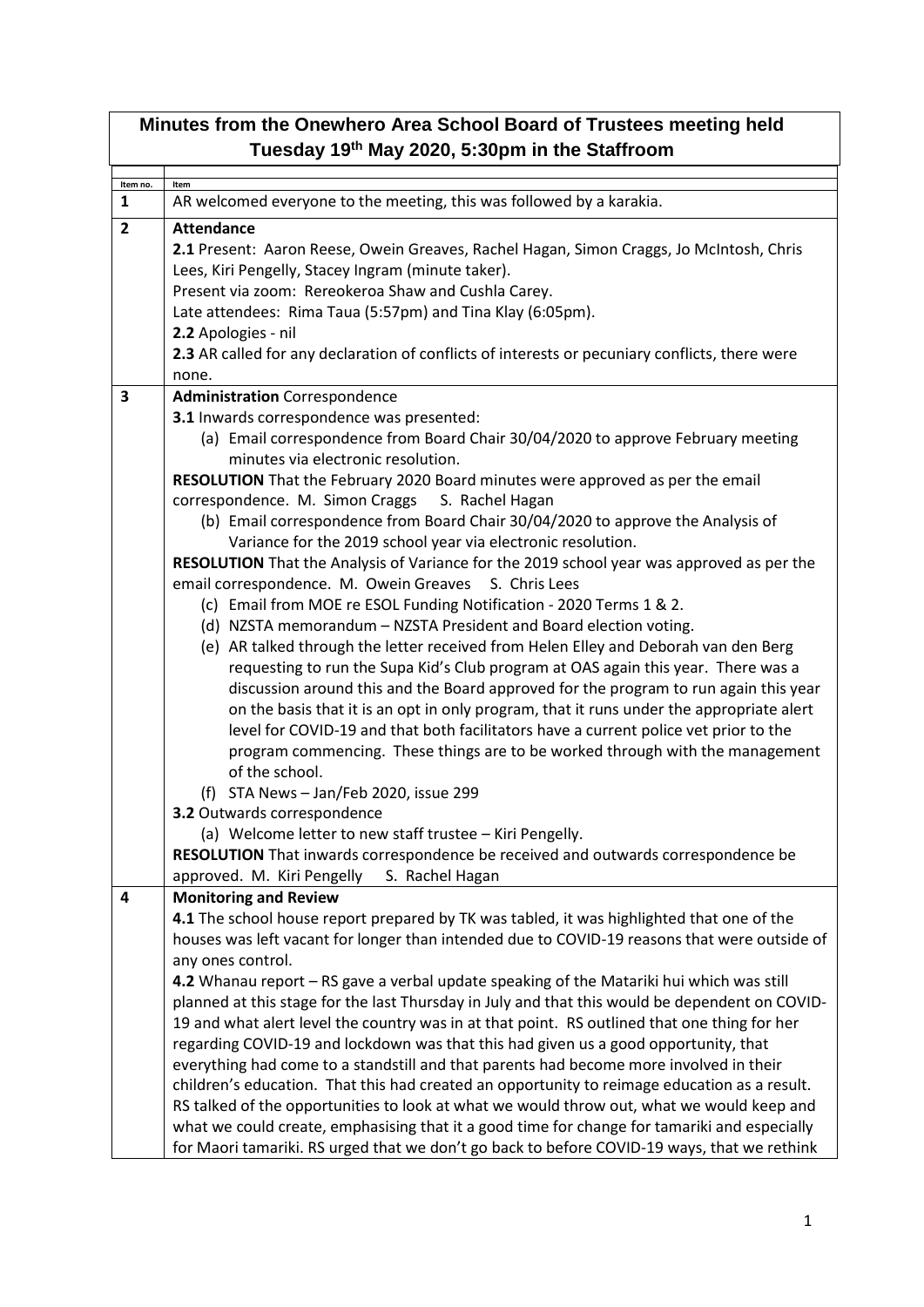and start new with a clear canvas. RS made reference to Dr Ann Milne's recent webinar and her thoughts.

RS spoke of the Marae Haerenga held in March (teacher only day) run by OAS, advising that over 200 teachers attended and it was hosted at Tuakau College. RS gave a summary of the day, giving acknowledgement to Simon Craggs, Mere Astle plus Chris Betty and Preeti Walia (from Tuakau College) for putting on an awesome show. RS asked SC what had been done on the local curriculum at school. SC advised that this had been talked through earlier this morning, and that the next steps were to meet. RS added that she would like to see an agenda item for the next meeting so an update around this is given. RS also requested the opportunity for the mana whenua reps to come and meet the Board at the next meeting, all agreed this would be good.

## **4.3** Finance:

(a) The February financial reporting was tabled.

**RESOLUTION** That the February 2020 financial reporting be accepted. M. Kiri Pengelly S. Simon Craggs

(b) The March financial reporting was tabled.

**RESOLUTION** That the March 2020 financial reporting be accepted. M. Jo McIntosh S. Rachel Hagan

 (c) The April financial reporting was tabled. AR advised that the finance committee had met to review this and he highlighted a couple a points that they had discussed at the meeting. AR continued that like last year that they would need to do a review and make some necessary adjustments, highlighting that COVID-19 would have an effect on some budgets, giving the example of the International Students budget, with groups being cancelled this was going to result in less income. AR also highlighted that with school physically being closed for a period there would be less expenditure throughout that period, that there would be 'unders' and 'overs' that the budget would need to be tweaked (reducing / changing) where necessary. SC also spoke of the operational grant being up as well. AR continued that hopefully we will not get to a level where we are 'penny pinching' at the end of the year, that we can manage on an ongoing basis, spending where it was planned and intended to be spent. **RESOLUTION** That the April 2020 financial reporting be accepted. M. Rachel Hagan S. Owein Greaves

 (d) The budgeted statement of financial position 2020 was tabled and there was a brief discussion around this annual requirement.

**RESOLUTION** That the Budgeted statement of financial position for 2020 be approved. M. Chris Lees S. Owein Greaves

SC said he would like to discuss another financial matter, that being around IT (Information Technology) providers and services, SC advised that he had completed a review around this last year and gave background around providers proposals and benefits. There was a discussion around this and progressing from this point.

**RESOLUTION** It was agreed that the Board delegate authority to the Finance Committee to review the due diligence and proposals with regard to Information Technology providers and appoint a provider that meets OAS requirements. M. Jo McIntosh S. Chris Lees

 (e) The draft Annual Report for year end 31.12.2019 was tabled. AR gave an update on where the audit process was at. AR advised that he had spoken to the accountant and worked through a couple of amendments on the draft prior to this one, which is why a second draft had been emailed to Board members in preparation for this meeting. AR called for questions or queries on the report. KP asked around the International Student budget and how this differed from the actual, AR gave the background around how an agent had not paid the school for services provided, that the school had tried to recover this income but was not successful. There were no other questions or queries and no changes identified to the draft presented.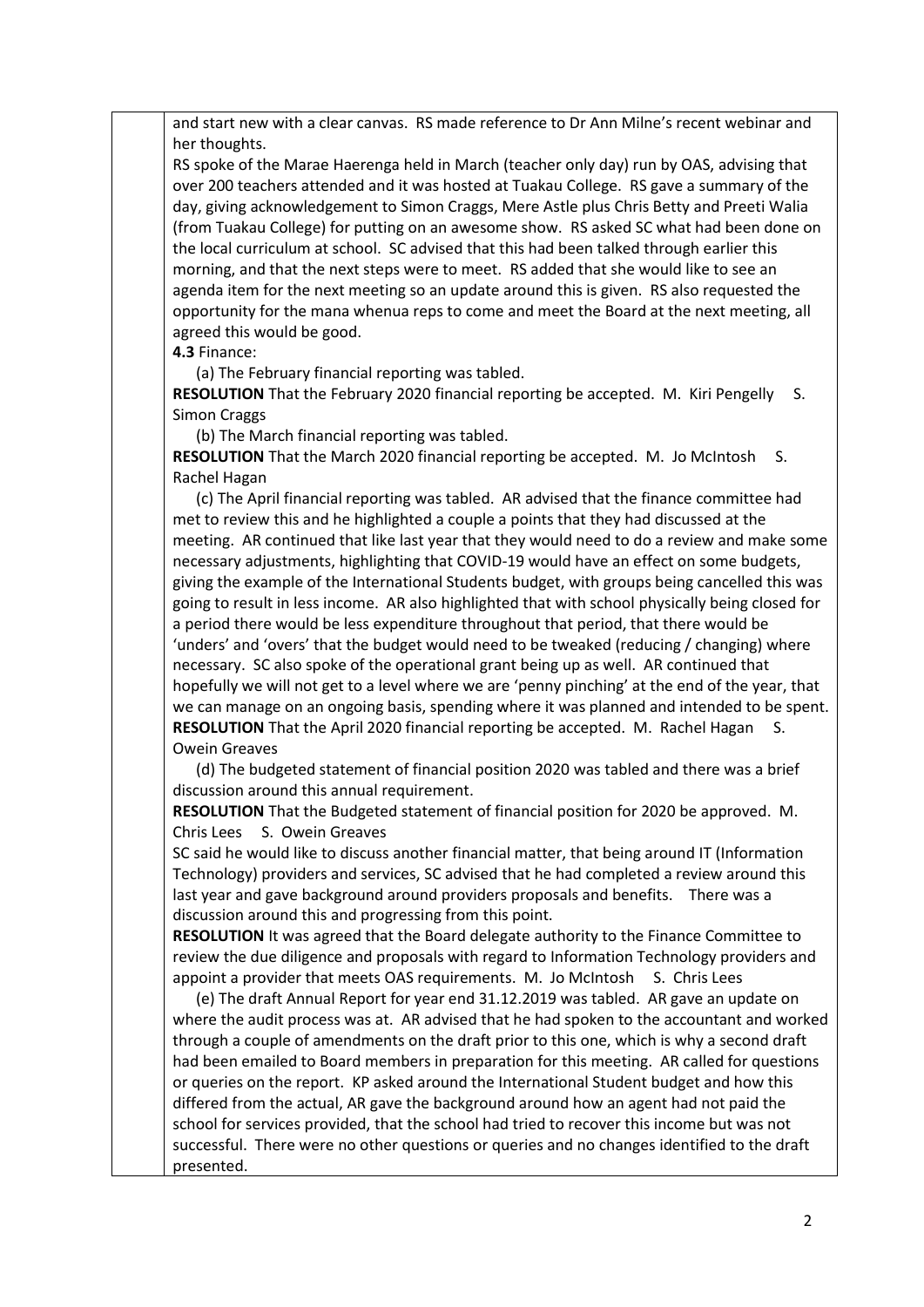**RESOLUTION** That the draft Annual Report for year end 31.12.2019 be approved. M. Rachel Hagan S. Owein Greaves **4.4** Policies for Assurance: (a) SC assured the Equal Employment Opportunities policy. (b) SC advised that the Risk Management policy had not been updated as per the last Board review where it had been identified that the means of reporting hazards was not reflective of current practice. The update had not gone through due to a change in staff rep and the period of this role being vacant. (c) SC assured that there was a 10 Year Property Plan – (10YPP) in place and that he would be reporting on the progress of this at the June meeting. (d) SC identified one update required to the Medicines, Minor/Moderate Injury or Illness policy, wording to added to read '….and is signed by the student / or by an appropriate staff member'. (e) SC assured that checks were in place around the SUE (Staff Usage Expenditure) reporting. SC summarised as; SI administers payroll, SC checks each pay period and the Board chair reviews twice a year in addition to this also. (f) SC assured the Student Attendance policy. **4.5** Health & Safety: (a) The Level 2 and 3 Pandemic Plans were tabled. SC advised that these had all been signed off, but asked if anyone had any questions they would like to ask. AR asked if they were working off the plan, were all things in practice. SC responded that there had been feedback around if the desks were being wiped in accordance with the plan and that they were addressing things as they come up, plus a few other things around chasing of rolls etc. There was a discussion around buses, some parents were opting to drive their kids to school at present. SC also advised that the physical distancing was difficult, the key thing was to pull it up when they saw it. There was a discussion around visitors to the school, staff were directing to the office. AR raised around with more traffic and kids being dropped to school that it was imperative to have the road patrol crossing in operation and that if the normal roster / process had not been reinstated that a temporary measure must be put in place immediately until the normal process was initiated. AR asked if there were any other questions. AR gave feedback around the school planning having been excellent, SC responded that we now had a good frame work in place for the future. AR gave feedback that the quality assurance piece with what JL was running was key, that in hindsight we now know this needs to be factored in. That if we had of gone out to staff and inquired on what their class / student contact regime was during lockdown this would have been picked up earlier instead of late in the piece after parent feedback. There was a question around what progress students made, SC saying we need to learn from that. SC continued that some spent a lot of time on one program, there needed to be breadth of a full school program. SC talked about the Steps Web program and how that had been good, SC advising that this program had only been used in the past for kids that were behind and reluctant. SC talked of one child in year 4 finishing the whole program, and that Steps Web was a real success. CL asked if there was a maths equivalent, adding that Epic had been good also. CL saying that the biggest challenge was that there were a lot of different things. SC responded that the overarching platform was Seesaw, that the other ones were individual learning ones. CL said parents being trained or having an understanding was a need. SC said that with Seesaw the school had only just started using this program. There was feedback given that unless the kids were aware of how to use it and knew what to do to share with parents it was not clear. CL asked if it was possible for the Board to see the raw survey data / responses from the school community. (b) SC's COVID-19 learnings paper was tabled. SC talked through connectivity and the number of students that required MOE issued devices, which some got straight away and some didn't, some students had got hard packs. SC continued that there had been some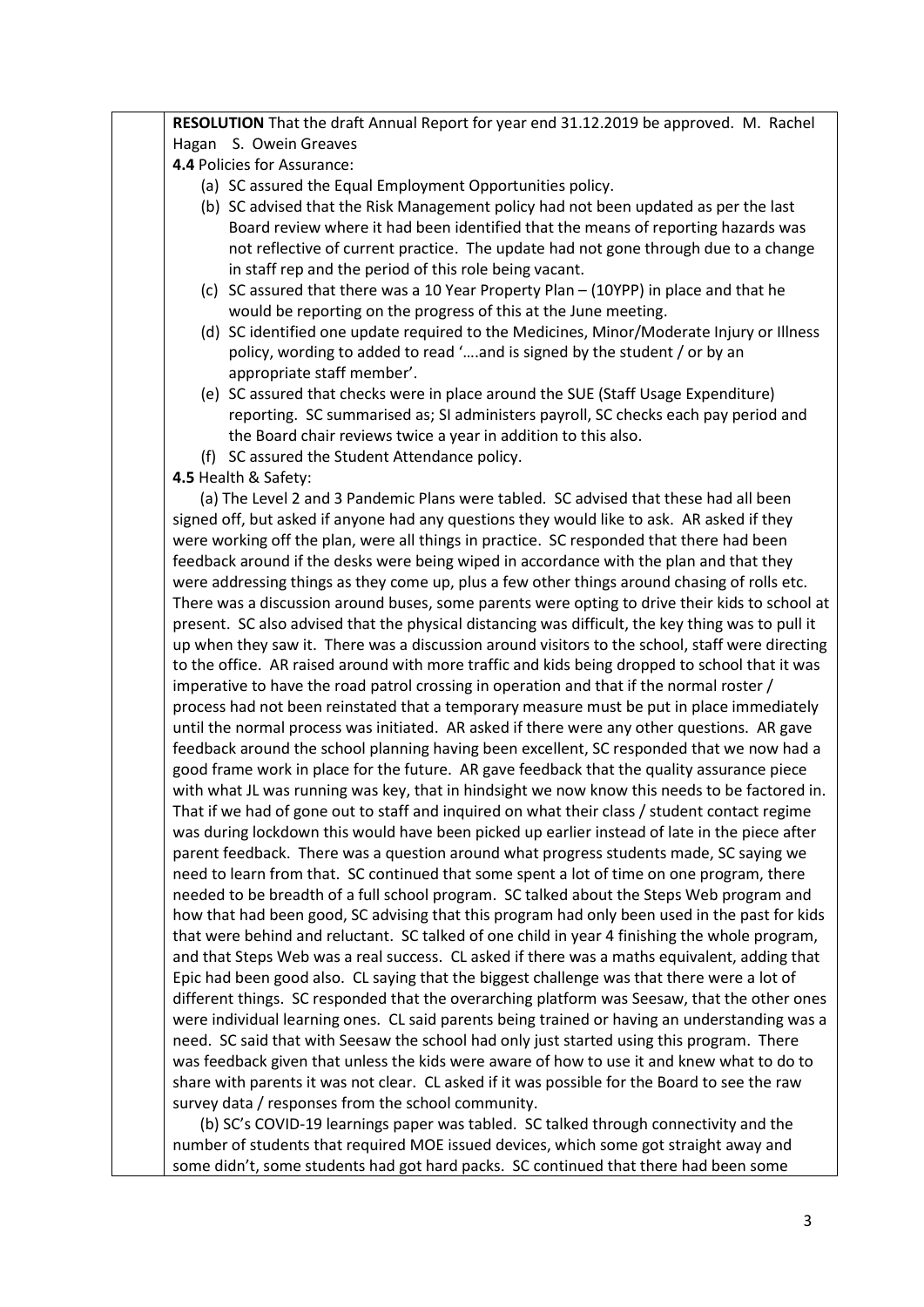issues however these issues were outside of the schools control. SC talked about the great work RB had done in pulling together some hard packs before lockdown and therefore parents had an option to come and collect these also. TK asked around the raw data and the responses received around the survey that went out. SC advised that he received 138 responses (33% of these were student responses). AR advised they had spoken about this earlier in the meeting prior to TK arriving and that it had been highlighted that a quality assurance check should have been completed earlier in the lockdown to ensure that there was consistency in terms of what teachers were doing. AR said that this had been a learning. SC stated that there could have been a few more zoom meetings. TK gave an update on her children's different experiences and the inconsistency around this. She had also heard that another teacher at school had been initiating zoom meetings for their class / students most mornings and doing creative things and commended this teacher for doing so. SC advised that there were varying levels of technology capacity within our teachers. KP talked around having to cater for what would work. TK reiterated that consistency with regular contact, suggesting a minimum of weekly contact from a social side of things would have benefited children and that the 2 occasions her son's teacher had initiated a zoom meeting he had loved seeing his friends.

SC was asked how he'll communicate and share his learnings, SC spoke of the staff zoom meeting before level 2 and that the feedback from the survey had been shared. And that he would just continue to communicate with staff around this. AR asked if staff had had a chance to communicate their learnings whilst it was still fresh in their minds. SC said that they had talked about with HODs and being on board the same waka. CC asked around which survey was being referred to. SC explained that there had been 2 surveys, he talked about the student one being quite consistent feedback around anxiety with students around teachers growling them and the reception that they would receive at school for not doing all of the work set. SC continued that they were focusing on the wellbeing response first, with messaging that it's ok that the teachers will work with them. AR asked how were the students feeling now. KP responded that they were chipper – that comms were key, saying that it was a handful of kids that didn't engage during lockdown and that they know they have wasted time. Students had been given opportunities to submit work and teachers were working with them.

TK talked about watching on the news where teachers had been engaging their class every day online, SC responded that there would be others at that school that might not be doing every day. KP responds that it was a little bit more of a 'do what you can' approach, that there was also the wellbeing of the teacher also. AR talked around having concerns that we couldn't provide support if someone couldn't jump on a zoom call. KP said that there was sharing through staff and building a better toolbox. AR continued that it was feedback to take back to SLT that managing the quality assurance needed to happen earlier, that way any teachers that needed help around IT etc. could have had the help they needed early on. AR talked about the strong comms throughout lockdown and how this had been excellent. AR continued that it was important to continue to get the learnings, good and bad. There was a general discussion around how individuals found lockdown and that this can vary from person to person based on their circumstances, for some lockdown would have been traumatic, for others it was an enjoyable experience.

 (c) The Safe 365 H&S system – director information and training was tabled as distributed. JM took the Board through a test around the training content. The test was passed and JM advised that she would update the results. SC advised that he had learnt recently that a student injury resulting in a hospital admission was only notifiable if injured in class time, if the student was injured in the playground at break time, then it does not fit criteria of a notifiable incident with WorkSafe.

(d) The May H&S report was tabled.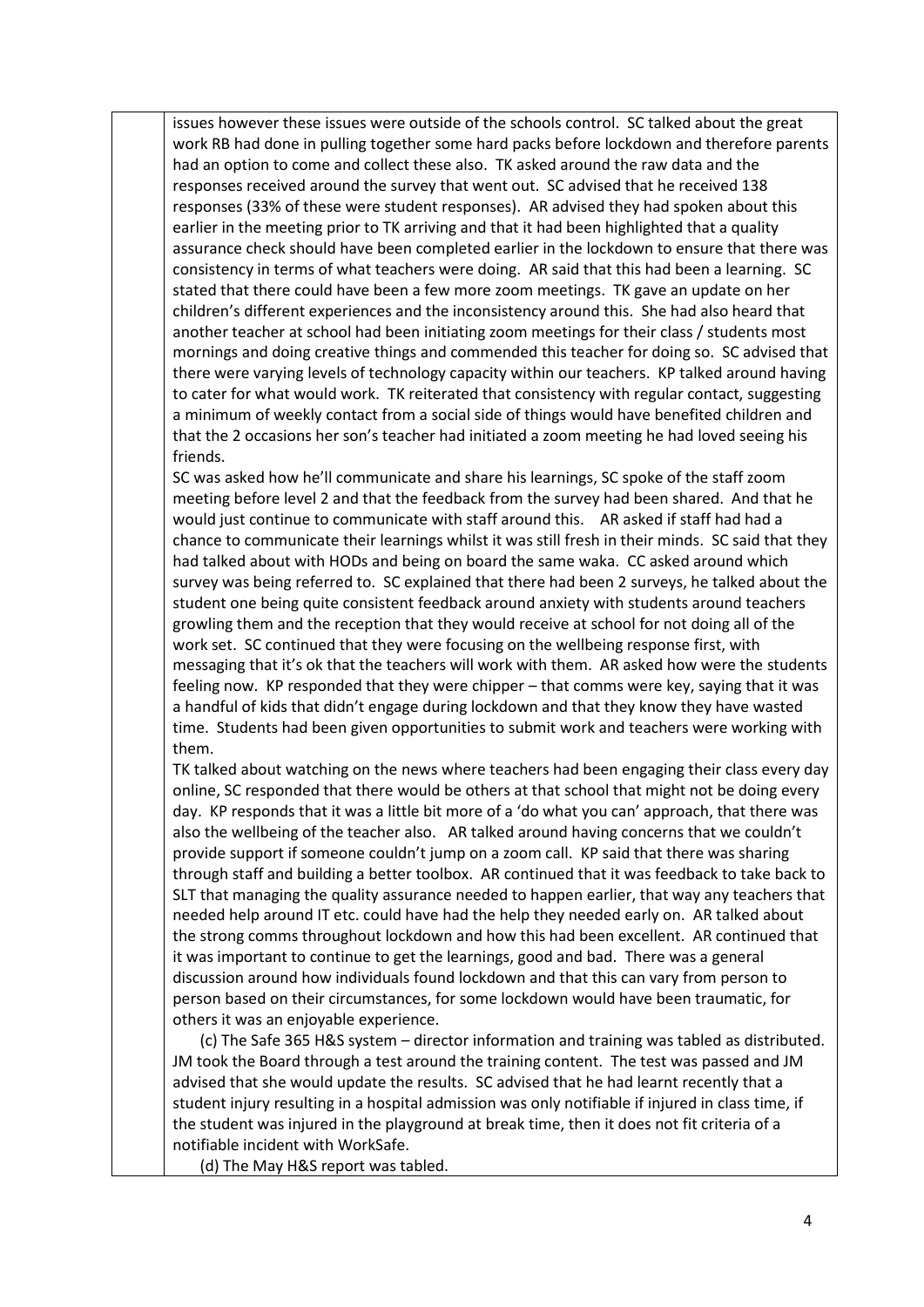(e) The Injury and Incident reporting for February and March was tabled, SC advising that there was no content to highlight.

**RESOLUTION** That the Health & Safety reporting (4.5(d) and (e)) be received. M. Rachel Hagan S. Kiri Pengelly

**4.6** Overnight & potentially hazardous activities / trips:

(a) There were no proposals for consideration at this meeting.

 (b) JM talked through the current approval process for getting these type of trips signed off and why there was the need to amend the process as it currently stands. JM made reference to the sample template 'one pager' in the EOTC doc – this is to be completed by JL as the cover form, JM gave an overview of why this was required. JM then continued that the applicable documents then need to be sent through to her and CL at any time but at least 1 week in advance of the Board meeting and SI would also need to be informed so this can be included on the agenda. JL will need to inform staff of the change and ensure that these trip proposals are being submitted to give him enough time to go through this process. All agreed to the change in process and how this then comes to the Board for final approval. SC to feedback the agreed requirements around the process to JL to ensure from this point on the new process is in place. JL is the gate keeper of the process.

 (c) JM raised that the police vetting requirement for trips had been flagged by JL. It was raised that in EOTC guidance that this was best practice but not essential. SC advised that there had been a recent issue with this on a trip. JM reminded SC that this policy had been assured at the last meeting. There was a discussion around police vetting and the various scenarios, SC advising that he was comfortable that this should happen and this should continue as per outlined in policy, advising that he would feed this back to staff. SC noted that with the number of trips going out that they were pretty good around this.

JM also raised that her tenure as a co-opted member (co-opted for Risk Management and Health & Safety expertise) was due to come to an end in September and that she would be ending her time on the Board at that point.

**4.7** Action list from February meeting.

- (a) SC confirmed he had spoken to the accountant to give feedback around the budget / forecast as discussed at the last meeting.
- (b) SC advised that he had had feedback from some students around inconsistency from teachers and that he had reiterated the need for consistency around confiscating phones in line with policy. A question was raised if there was any feedback around why. SC said that there needs to be a reminder every now and then, but this was pretty good on a whole and that he never sees a phone until after school. A question was raised if this has changed since students returned to school from lockdown, SC responded no.
- (c) SC advised that he had reviewed his teachers' appraisal system to ensure that it was in line with OAS policy (Appraisal of Teaching Staff and Performance Management) to ensure everything was covered. SC also flagged that when legislation around appraisal changes that School Docs will require amendments in line with this.
- (d) SC advised that the clay bird shooting proposal was currently on hold.
- (e) SC confirmed he had distributed to the Board the breakdown of NCEA results by subject.
- (f) SC advised that he had reviewed the teacher aide job description and gave an update around this.
- (g) SC gave an update around the Life Skills role / initiative and how this had progressed to implementation stage, they were currently working through selecting the students that would benefit from this program and getting parent consent. RH raised a query, would other students see this as rewarding these students, there was a discussion around this and it was highlighted that the communication of this program was key,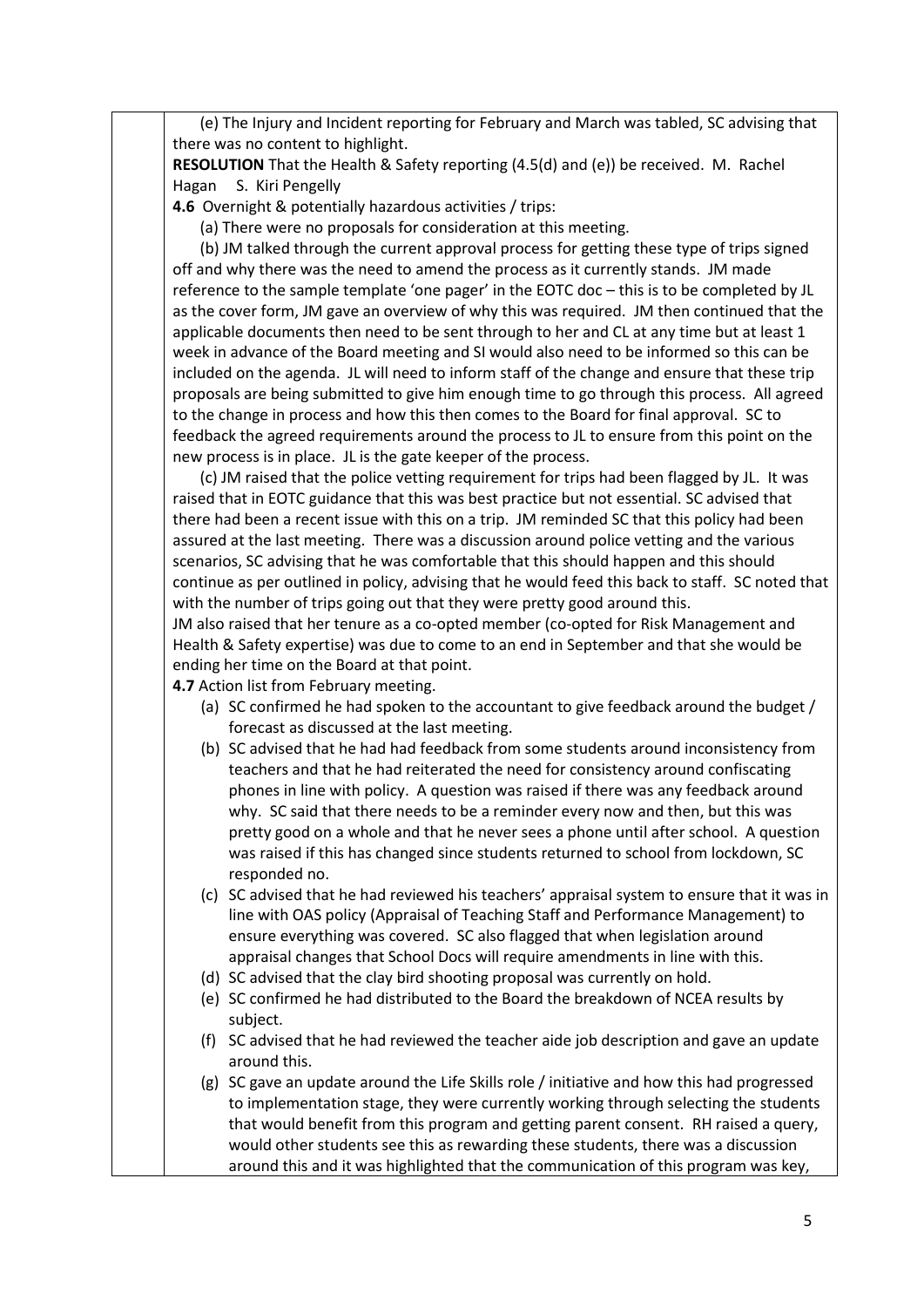|   |              | along with review points to monitor and understand the impacts this program is             |
|---|--------------|--------------------------------------------------------------------------------------------|
|   |              | having. SC talked about the mentors that are being engaged to work with the                |
|   |              | students selected for the program.                                                         |
|   |              | (h) SC gave an update on NZSTA's advice around him sharing SLT appraisals with the         |
|   |              |                                                                                            |
|   |              | Board.                                                                                     |
|   |              | (i) SC suggested with regard to the Bek Galloway plan, that he shares the PLD journals     |
|   |              | that they had prepared and sent to MOE. SC suggested that Board members can then           |
|   |              | review and send through any questions they have regarding this.                            |
|   |              | (j) SC gave an update around the admin component of a teacher's role, there was a brief    |
|   |              | discussion around this.                                                                    |
|   |              | (k) SC confirmed that the updated mobile phone policy was submitted to School Docs.        |
|   | 4.8 General: |                                                                                            |
|   |              | (a) The March 2020 roll return submitted to MOE was tabled. SC gave an overview of roll    |
|   |              | numbers and the positive affect this has had as a result. SC advised that the roll was     |
|   |              | currently sitting at 537. A question was asked around the feedback the school was          |
|   |              |                                                                                            |
|   |              | seeking when students left the school and were there any common themes. SC                 |
|   |              | responded that there are all sorts of reasons, people moving areas / transient, some       |
|   |              | are leaving to go to other schools in area - last year fewer leavers for this reason and   |
|   |              | some people leave because they were unhappy with the school. AR asked around               |
|   |              | ensuring the school is getting feedback from families to ensure this is captured for       |
|   |              | reporting and monitoring.                                                                  |
|   |              | (b) The draft 2020 OAS Governance Manual was tabled. There were no changes                 |
|   |              | identified provided SC's proposed vision statement is approved by all parties (board,      |
|   |              | staff, and community).                                                                     |
|   |              | RESOLUTION That the updated version of the 2020 Governance Manual is adopted on the        |
|   |              |                                                                                            |
|   |              |                                                                                            |
|   |              | basis that the vision statement is detailed as agreed. M. Rachel Hagan<br>S. Kiri Pengelly |
| 5 |              | <b>Strategic decisions</b>                                                                 |
|   |              | 5.1 Policies for review:                                                                   |
|   |              | (a) There was a discussion around the Recognition of Cultural Diversity, SC advised that   |
|   |              | the last sentence needed to be removed as we don't hold fono evenings. CL                  |
|   |              | suggested that Indian and Chinese culture should be recognised at OAS considering          |
|   |              | the area we live in and being part of the grower community. SC advised that this           |
|   |              | could be recognised as part of the local curriculum as opposed to documented               |
|   |              | through policy.                                                                            |
|   |              | (b) Separated Parents, Day-to-Day Care & Guardianship - there were no necessary            |
|   |              | changes identified for this policy.                                                        |
|   |              | (c) Documentation and Self-Review policy - CL raised a question around if 'good quality    |
|   |              | assessment information' was available throughout all levels of the school. SC              |
|   |              | responded that there was through overall teacher judgements based on professional          |
|   |              |                                                                                            |
|   |              | knowledge. AR talked about the quality information that the Board receive now from         |
|   |              | RB. A question was raised around beginning teachers and how overall teacher                |
|   |              | judgement is applied in this scenario. SC talked about moderation meetings and the         |
|   |              | internal moderation process. There was further discussion around this, clarification       |
|   |              | was asked around standardised (PAT) testing and frequency. SC confirmed that PAT           |
|   |              | was taking place at the start and end of year only and that PAT testing only gave a        |
|   |              | snapshot of the student on a given day. There was a further discussion on reporting        |
|   |              | and how this shows where the student is working at by curriculum level. TK raised a        |
|   |              | query around how do we know if a student is ready for their next years learning and        |
|   |              | where the gaps are. SC advised that this info didn't sit with the teacher it sat with the  |
|   |              | child. There was a discussion around inconsistency within the junior school. TK asked      |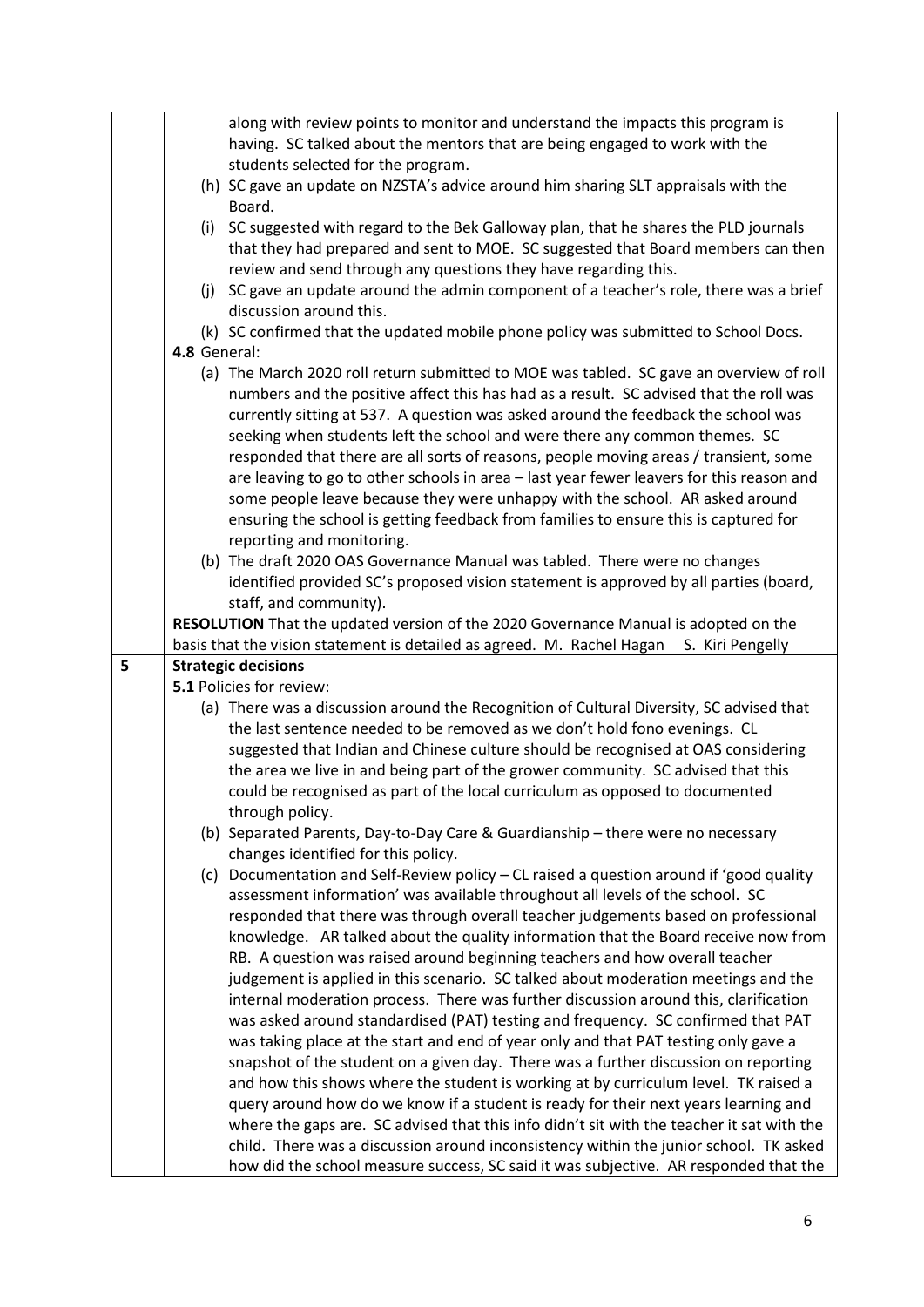|                 | achievement data shows curriculum levels, so you get it from there to a degree and if                                                                                       |
|-----------------|-----------------------------------------------------------------------------------------------------------------------------------------------------------------------------|
|                 | they have moved forward. AR continued that the quality of data is there, he then                                                                                            |
|                 | asked SC that he talked about moderating - asking from a Board perspective and their                                                                                        |
|                 |                                                                                                                                                                             |
|                 | role what they wanted assurance on was that there was a robust procedure to this.                                                                                           |
|                 | SC responded that the process is overseen by SLT and that it was robust. SC then                                                                                            |
|                 | spoke of the year 10 English teachers working with year 3 / 4 teachers, and that                                                                                            |
|                 | working together had not happened in the past. AR asked from a governance                                                                                                   |
|                 | perspective how do they get comfort if this wasn't being done before. SC responds                                                                                           |
|                 | that there is now a process in place that has allowed this to happen. And that                                                                                              |
|                 |                                                                                                                                                                             |
|                 | somebody from each area from the junior school had been allocated - they were                                                                                               |
|                 | doing moderation together and feeding back in to the team. SC continued that SLT                                                                                            |
|                 | have visibility of minutes from the teachers meetings and oversee / are involved in                                                                                         |
|                 | this process. TK asks how they get assurance, do they just believe and then wait for                                                                                        |
|                 | results at the end of the year, asking in what way do the Board know. SC responds                                                                                           |
|                 | that he can show AR minutes from the meetings if there are concerns so he can                                                                                               |
|                 | confirm in this way. KP adds that this detail can be in the Principals report and                                                                                           |
|                 | updated on a month by month basis.                                                                                                                                          |
|                 | CL says that it is no good getting a surprise too late in the day, referring to the bad                                                                                     |
|                 |                                                                                                                                                                             |
|                 | result with external exams for 2019. Asking if this meant that our students were at a                                                                                       |
|                 | different level. KP responds that each cohort is different. CL continued asking if it was                                                                                   |
|                 | a surprise and could this have picked up earlier. SC responds that the tracking                                                                                             |
|                 | systems gave indications so it was a surprise, that in practice exams things had gone                                                                                       |
|                 | ok. SC says that in his view external exams are not always as robust as everyone says                                                                                       |
|                 | and speaks of his 5 years of experience marking external exams for level 3 English and                                                                                      |
|                 | how markers can have different views, that each member brings a bias to that piece of                                                                                       |
|                 |                                                                                                                                                                             |
|                 |                                                                                                                                                                             |
|                 | work, that any writing based subject is moderated. AR talks about the need to be                                                                                            |
|                 | asking SC these types of questions to seek assurances.                                                                                                                      |
| $6\phantom{1}6$ | <b>Strategic discussions</b>                                                                                                                                                |
|                 | 6.1 The Principal's report was tabled and AR asked SC if there was anything he wished to                                                                                    |
|                 | highlight. SC said he would like to red flag the NCEA achievement targets for 2020 as he didn't                                                                             |
|                 | know the impact of COVID-19 as yet. SC continued that the students had been working                                                                                         |
|                 |                                                                                                                                                                             |
|                 | through lockdown at various levels of engagements and that there was the potential for the                                                                                  |
|                 | numbers to not be achieved. AR responded that we need to be as proactive as we can. JM                                                                                      |
|                 | talked about the learnings from the CHCH earthquakes and how those students achieved                                                                                        |
|                 | quite normally. SC added that the CHCH students did achieve better and that this is a                                                                                       |
|                 | possibility that they don't know yet. SC advised that the focus was on the Year 13 students                                                                                 |
|                 | and also those students leaving at the end of level 2. SC advised that there was one student                                                                                |
|                 | that took up essential work in lockdown and has now secured employment as a result. SC                                                                                      |
|                 | talked of the wellbeing recovery piece being important and that all staff were monitoring this.                                                                             |
|                 |                                                                                                                                                                             |
|                 | JM asked around the CHCH learnings with regard to the wellbeing aspect. SC spoke of the                                                                                     |
|                 | amazing stuff MOE had sent through and how the school was now forming a recovery plan -                                                                                     |
|                 | areas within school have been working on a response plan. SC advised that they had seen                                                                                     |
|                 | some anxiety from a small number of students. SC continued that in 80% of students they                                                                                     |
|                 | were not seeing major wellbeing issues, SC continued that there was a bit of fear in the                                                                                    |
|                 | community and that his fear was around the students still at home - that some of these                                                                                      |
|                 | families were wanting to see how level 2 pans out before sending kids back to school, SC                                                                                    |
|                 | adding that these students were more likely to be anxious. OG asked around the                                                                                              |
|                 |                                                                                                                                                                             |
|                 | implementation of the admin review recommendations and where this was at, SC summarised                                                                                     |
|                 | where things were at in terms of timing of next steps. SC also gave an update on the middle                                                                                 |
|                 | management review in which he had received an initial report. OG asked around the<br>timeframe, SC talked through the things that would have an impact on how timing looked |